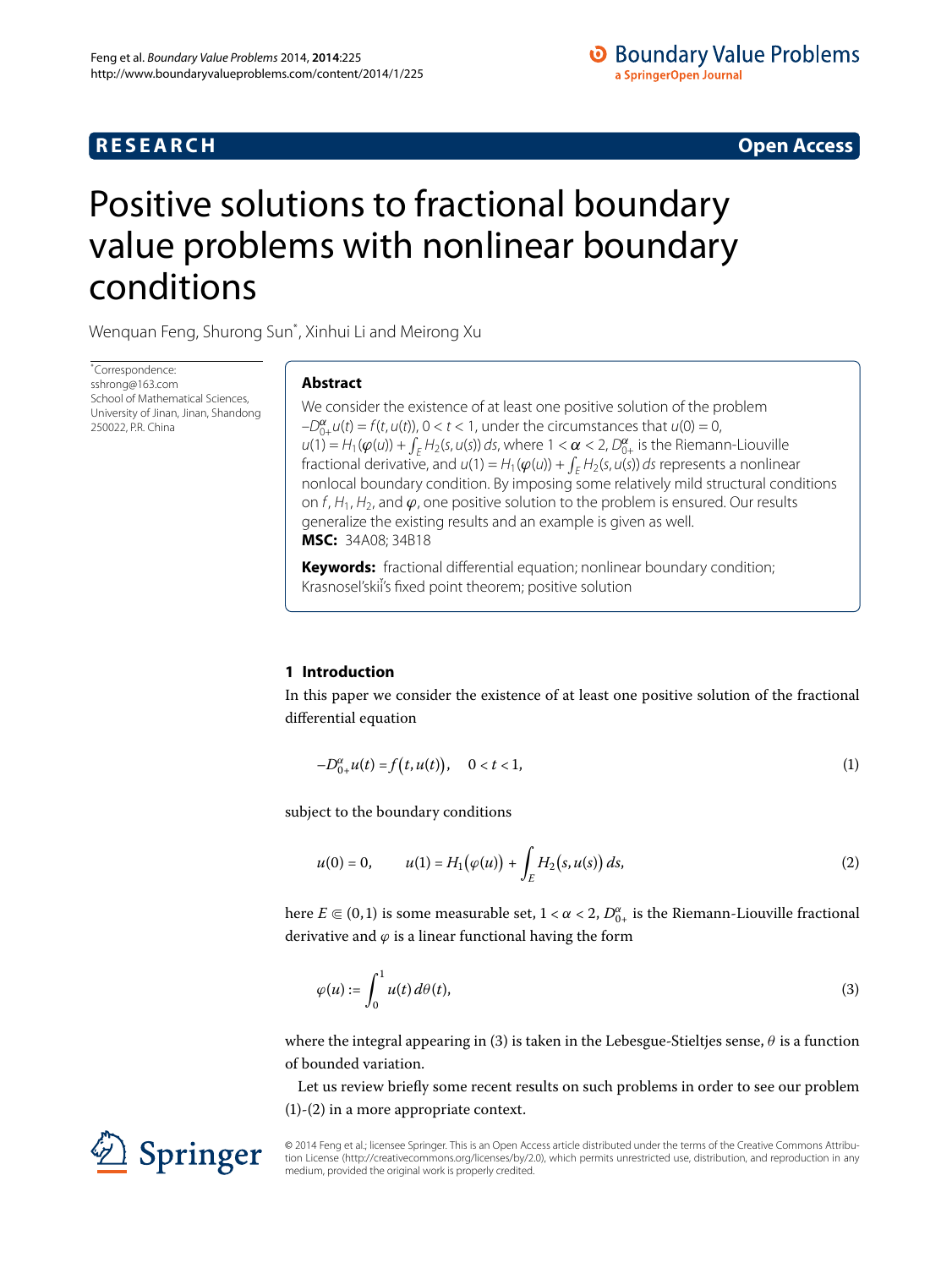So far, in view of their various applications in science and engineering, such as fluid mechanics, control system, viscoelasticity, porous media, edge detection, optical systems, electromagnetism and so forth, see  $[1-15]$  $[1-15]$ , fractional differential equations have attracted great attention of mathematicians.

There are a great number of works on the existence of solutions of various classes of ordinary differential equations and fractional differential equations; readers may refer to  $[16-32]$  $[16-32]$ .

Some of them discussed two-point boundary value problems. For example, Bai and Lü [\[](#page-14-4)6] studied the following two-point boundary value problem of fractional differential equations:

$$
D_{0+}^{\alpha}u(t) + f(t, u(t)) = 0, \quad 0 < t < 1,
$$
  

$$
u(0) = u(1) = 0,
$$
 (4)

where  $1 < \alpha \leq 2$ ,  $D^{\alpha}_{0+}$  is the standard Riemann-Liouville fractional derivative. By means of Guo-Krasnosel'skii's fixed point theorem and the Leggett-Williams fixed point theorem they obtained the existence of positive solutions.

Some authors discussed multi-point boundary value problems, for instance, by using fixed point index theory, the Krein-Rutman theorem and some other methods, Jiang [\[](#page-14-5)7] studied the eigenvalue interval of the multi-point boundary value problem

$$
D^{\alpha}u(t) - Mu(t) = \lambda f(t, u(t)), \quad t \in [0, 1],
$$
  

$$
u(0) = \sum_{i=1}^{n} \beta_i u(\xi_i),
$$
 (5)

where  $0 < \alpha < 1$ ,  $D^{\alpha}$  is the Caputo derivative,  $M \ge 0$ ,  $0 < \xi_1 < \xi_2 < \cdots < \xi_n \le 1$ .

There are also results on fractional boundary value problem with integral boundary conditions, let us refer to Vong [8]. He investigated positive solutions of the nonlocal boundary value problem for a class of singular fractional differential equations with an integral boundary condition,

$$
{}^{c}D_{0^{+}}^{\alpha}u(t) + f(t, u(t)) = 0,
$$
  
\n
$$
u'(0) = \dots = u^{(n-1)}(0) = 0, \qquad u(1) = \int_{0}^{1} u(s) d\mu(s),
$$
\n(6)

where  $n \ge 2$ ,  $\alpha \in (n-1, n)$  and  $\mu$  is a function of bounded variation.

To proceed, Goodrich [9[\]](#page-14-7) considered the existence of at least one positive solution of the ordinary differential equation

$$
-y''(t) = f(t, y(t)), \quad 0 < t < 1,
$$
  
\n
$$
y(0) = H_1(\varphi(y)) + \int_E H_2(s, y(s)) ds, \qquad y(1) = 0,
$$
\n(7)

in which the boundary condition is more general.

Motivated by the above works, we decided to consider the problem  $(1)-(2)$  $(1)-(2)$ . As to the novel contributions of this work, we hold in the first place that the problem discussed in  $[9]$  is an ordinary differential equation, while we take a look into the frac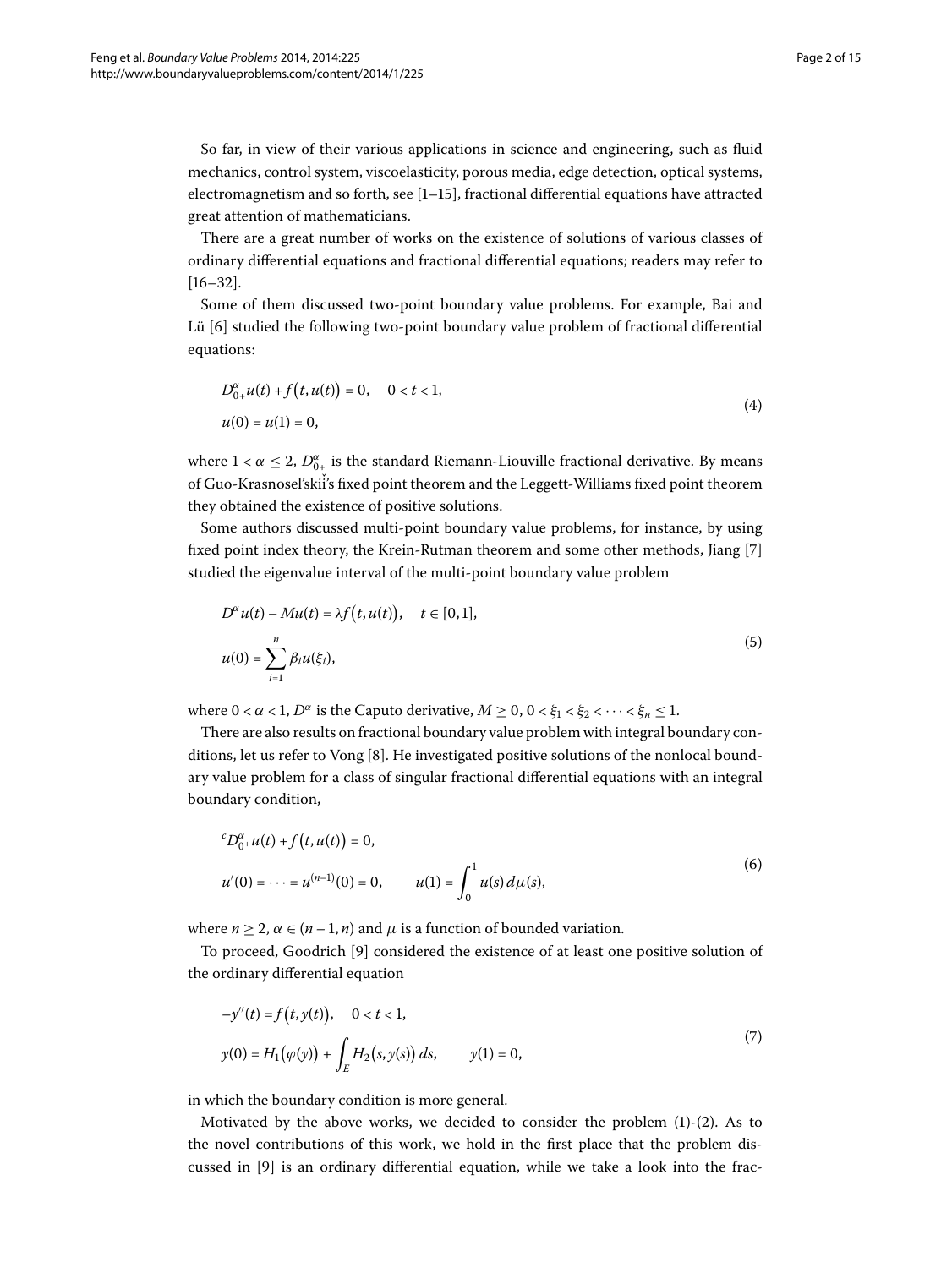tional differential equation under the same boundary conditions. Secondly, the boundary conditions are more flexible and general than often. Let us take the condition  $u(0)$  =  $H_1(\varphi(u)) + \int_E H_2(s, u(s)) ds$  into consideration, where  $H_1$ ,  $H_2$ ,  $\varphi(u)$  are defined in the sequel. If  $H_1(\varphi(u)) + \int_E H_2(s, u(s)) ds = 0$ , the conditions are the standard Dirichlet boundary conditions. Readers might refer to Bai and Lü [\[](#page-14-4)6]. As far as we are concerned,  $\varphi(u)$  varies among many sorts of functionals. If  $H_1(\varphi(u)) = \int_F u(t) dt$  (where  $F \subset E \Subset (0,1)$  is defined in the sequel) or  $H_1(\varphi(u)) = \int_{[0,1]} u(t) \, d\theta(t)$ , our conditions reduce to integral boundary conditions, while if  $H_1(\varphi(u)) = \sum_{i=1}^n |a_i| u(\xi_i)$ , we have multi-point boundary conditions. Thirdly, compared to Goodrich [9[\]](#page-14-7), we make an adjustment to the Green function and define a function *r*(·) instead of a constant which affects the defined cone.

<span id="page-2-0"></span>This paper is organized as follows. In Section 2[,](#page-2-0) we review some preliminaries and lemmas. In Section 3, a theorem and five corollaries about the existence of at least one positive solution of problem  $(1)-(2)$  $(1)-(2)$  $(1)-(2)$  are obtained. Lastly, we give an example to illustrate the obtained theorem.

### **2 Preliminaries and lemmas**

For the convenience of the readers, we give some background materials from fractional calculus theory to facilitate the analysis of the boundary value problem  $(1)-(2)$  $(1)-(2)$  $(1)-(2)$ .

**Definition 2.1** ([\[](#page-14-8)2]) The Riemann-Liouville fractional integral of order  $\alpha > 0$  of a function  $y:(0, +\infty) \to \mathbb{R}$  is given by

$$
I_{0+}^{\alpha}y(t)=\frac{1}{\Gamma(\alpha)}\int_{0}^{t}(t-s)^{\alpha-1}y(s)\,ds,
$$

provided the right side is pointwise defined on  $(0, +\infty)$ .

**Definition 2.2** ([\[](#page-14-8)2]) The Riemann-Liouville typed fractional derivative of order  $\alpha$  ( $\alpha$  > 0) of a continuous function  $f:(0, +\infty) \to \mathbb{R}$  is given by

$$
D_{0+}^{\alpha}f(t)=\frac{1}{\Gamma(n-\alpha)}\bigg(\frac{d}{dt}\bigg)^n\int_0^t(t-s)^{n-\alpha+1}f(s)\,ds,
$$

where  $n = [\alpha] + 1$ ,  $[\alpha]$  denotes the integer part of number  $\alpha$ , provided that the right side is pointwise defined on  $(0, +\infty)$ .

<span id="page-2-1"></span>**Lemma 2.1** ([2[\]](#page-14-8)) Let  $\alpha > 0$ . If we assume  $u \in C(0,1) \cap L(0,1)$ , then the fractional differential *equation*

$$
D_{0^+}^\alpha u(t)=0
$$

*has*  $u(t) = c_1 t^{\alpha-1} + c_2 t^{\alpha-2} + \cdots + c_n t^{\alpha-n}, c_i \in \mathbb{R}, i = 1, 2, \ldots, n$ , *as a unique solution*, *where n is the smallest integer greater than or equal to α*.

**Lemma 2.2** ([\[](#page-14-8)2]) *Let*  $u \in C(0,1) \cap L(0,1)$  *with a fractional derivative of order*  $\alpha$  ( $\alpha > 0$ ) *that belongs to*  $C(0,1) \cap L(0,1)$ *. Then* 

$$
I_{0+}^{\alpha}D_{0+}^{\alpha}u(t) = u(t) + c_1t^{\alpha-1} + c_2t^{\alpha-2} + \cdots + c_nt^{\alpha-n}, \quad \text{for some } c_i \in \mathbb{R}, i = 1, 2, \ldots, n,
$$

*where n is the smallest integer greater than or equal to α*.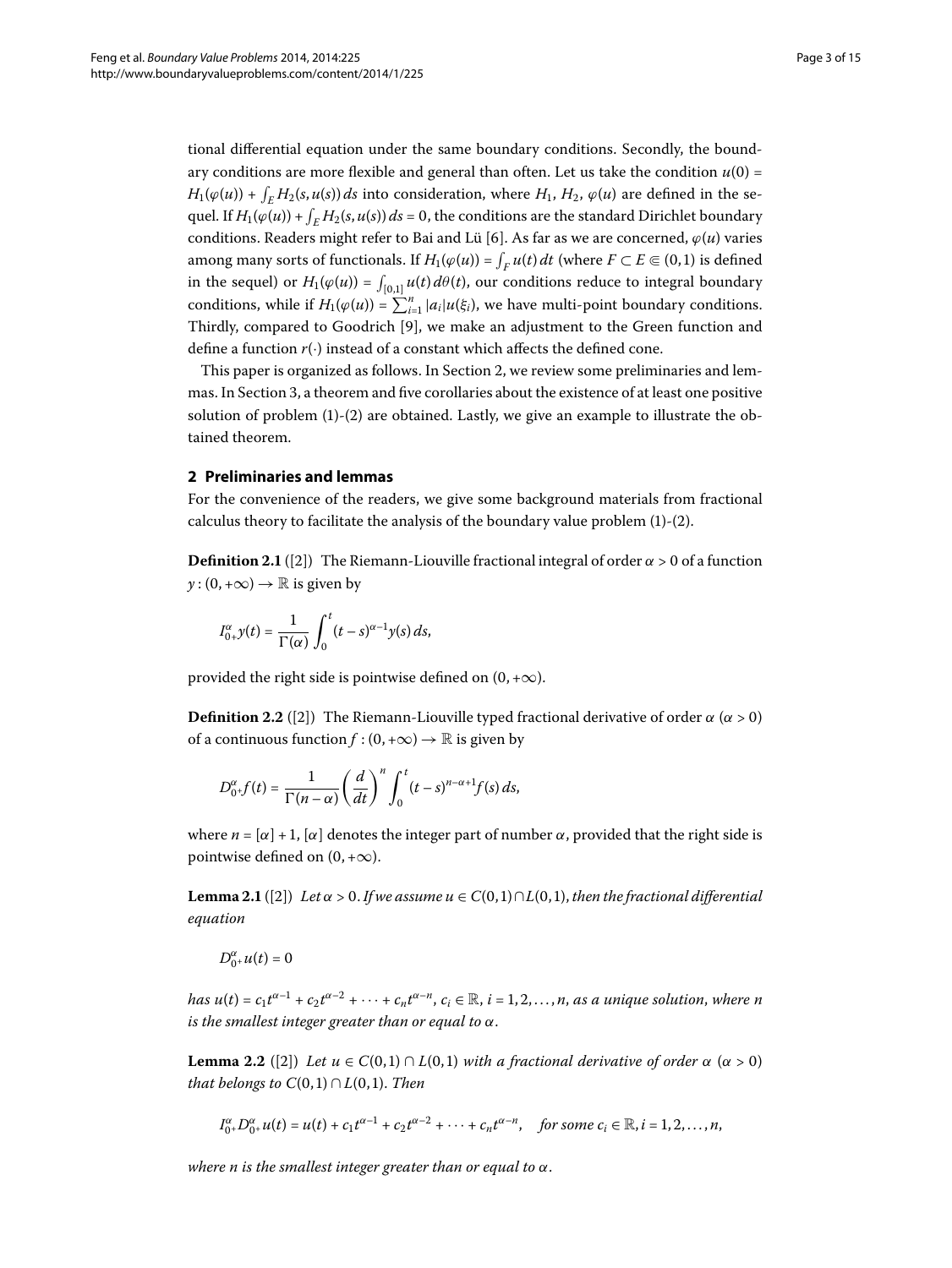**Remark 2.1** ([\[](#page-14-8)2]) The Riemann-Liouville type fractional derivative and integral of order  $\alpha$  ( $\alpha$  > 0) have the following properties:

$$
D_{0^+}^{\alpha}I_{0^+}^{\alpha}u(t) = u(t), \qquad I_{0^+}^{\alpha}I_{0^+}^{\beta}u(t) = I_{0^+}^{\alpha+\beta}u(t), \quad \alpha, \beta > 0, u \in L(0,1).
$$

**Lemma 2.3** Let  $u \in C[0,1]$  and  $1 < \alpha < 2$ . Then the fractional differential equation bound*ary value problem*

$$
D_{0+}^{\alpha}u(t) + y(t) = 0, \quad 0 < t < 1,
$$
  

$$
u(0) = 0, \quad u(1) = H_1(\varphi(u)) + \int_E H_2(s, u(s)) ds,
$$

*has a unique solution*,

<span id="page-3-0"></span>
$$
u(t) = t^{\alpha-1} \bigg[ H_1(\varphi(u)) + \int_E H_2(s, u(s)) \, ds \bigg] + \int_0^1 G(t, s) y(s) \, ds,
$$

*where*

$$
G(t,s) = \frac{1}{\Gamma(\alpha)} \begin{cases} t^{\alpha-1}(1-s)^{\alpha-1} - (t-s)^{\alpha-1}, & 0 \le s \le t \le 1, \\ t^{\alpha-1}(1-s)^{\alpha-1}, & 0 \le t \le s \le 1. \end{cases}
$$
 (8)

*Proof* We may apply Lemma 2[.](#page-2-1)2 to reduce (1[\)](#page-0-2) to an equivalent integral equation,

$$
u(t) = -I_{0+}^{\alpha}y(s) + c_1t^{\alpha-1} + c_2t^{\alpha-2}, \quad c_1, c_2 \in \mathbb{R}.
$$

Consequently, the general solution of (1[\)](#page-0-2) is

$$
u(t) = -\int_0^t \frac{(t-s)^{\alpha-1}}{\Gamma(\alpha)} y(s) \, ds + c_1 t^{\alpha-1} + c_2 t^{\alpha-2}, \quad c_1, c_2 \in \mathbb{R}.
$$

By  $(2)$  $(2)$ , we have

$$
c_1 = H_1(\varphi(u)) + \int_E H_2(s, u(s)) ds + \int_0^1 \frac{(1-s)^{\alpha-1}}{\Gamma(\alpha)} y(s) ds,
$$
  

$$
c_2 = 0.
$$

Therefore, the unique solution of problem  $(1)$  $(1)$  and  $(2)$  is

$$
u(t) = t^{\alpha-1} \left[ H_1(\varphi(u)) + \int_E H_2(s, u(s)) ds \right]
$$
  

$$
- \int_0^t \frac{(t-s)^{\alpha-1}}{\Gamma(\alpha)} y(s) ds + t^{\alpha-1} \int_0^1 \frac{(1-s)^{\alpha-1}}{\Gamma(\alpha)} y(s) ds
$$
  

$$
= t^{\alpha-1} \left[ H_1(\varphi(u)) + \int_E H_2(s, u(s)) ds \right] + \int_0^1 G(t, s) y(s) ds.
$$

The proof is complete.  $\hfill \Box$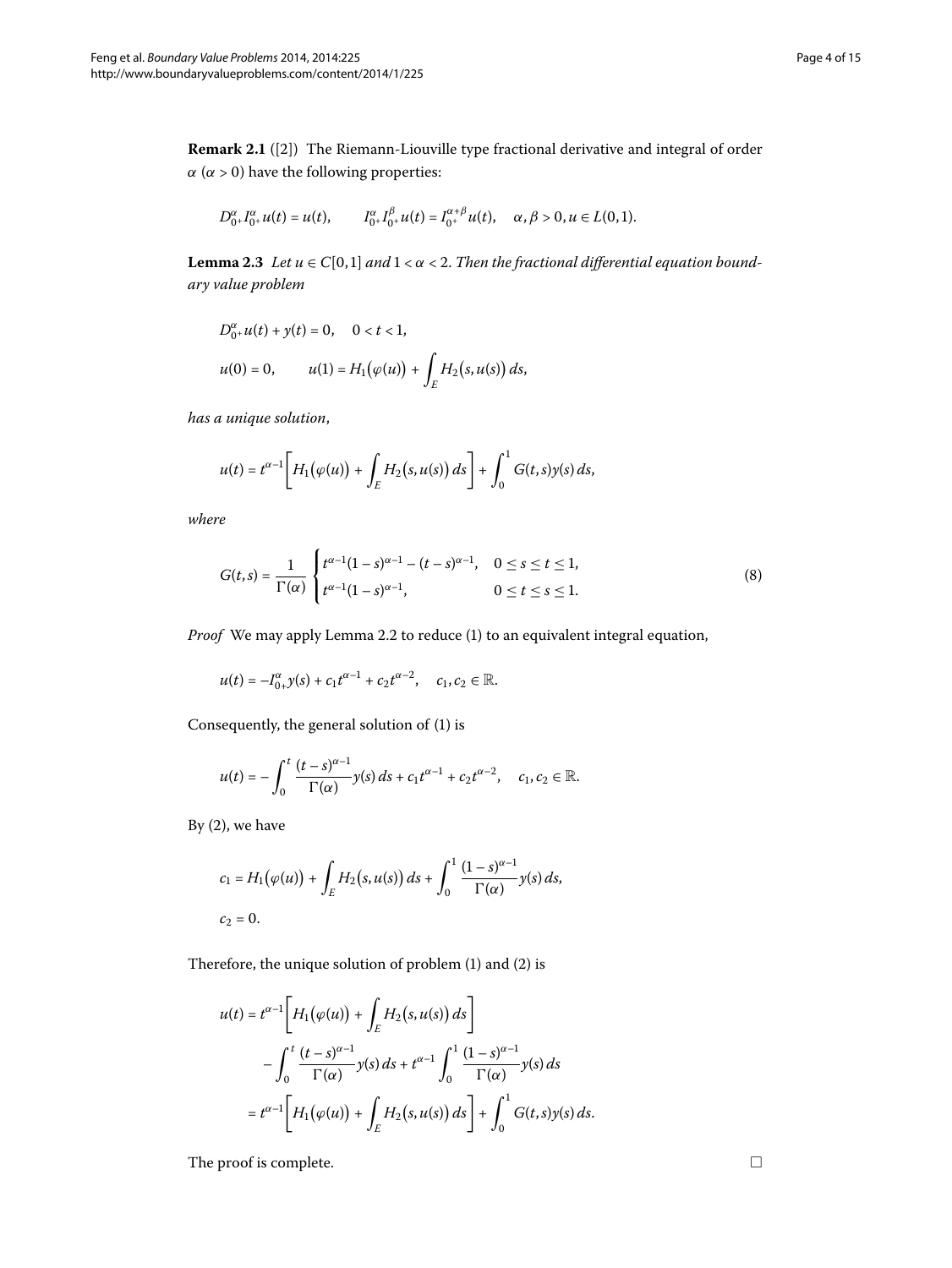<span id="page-4-2"></span>**Lemma 2.4** ([6]) Let  $(a, b) \subset (0, 1)$  be an arbitrary but fixed interval. Then the function  $G(t, s)$  $G(t, s)$  *defined by* (8) *satisfies the following conditions*:

- (1)  $G(t,s) > 0$ , for  $t, s \in (0,1)$ ;
- (2) *there exists a positive function*  $\gamma(\cdot) \in C(0,1)$  *such that*

$$
\min_{a \le t \le b} G(t,s) \ge \gamma(s) \max_{0 \le t \le 1} G(t,s) = \gamma(s)G(s,s), \quad \text{for each } 0 \le s \le 1. \tag{9}
$$

**Lemma 2.5** ([4]) Let B be a Banach space, and let  $K \subset B$  be a cone. Assume  $\Omega_1$ ,  $\Omega_2$  are  $p$  *open and bounded subsets of B with*  $0 \in \Omega_1$ ,  $\Omega_1 \subset \Omega_2$ , and let  $T$  :  $K \cap (\Omega_2 \setminus \Omega_1) \to K$  be a *completely continuous operator such that*

- (i)  $||Tu|| \le ||u||$ , *u*∈ *K* ∩ ∂Ω<sub>1</sub>, and  $||Tu|| \ge ||u||$ , *u*∈ *K* ∩ ∂Ω<sub>2</sub>; or
- $\|Tu\| \ge \|u\|, u \in K \cap \partial \Omega_1, \text{ and } \|Tu\| \le \|u\|, u \in K \cap \partial \Omega_2.$
- *Then T has a fixed point in*  $K \cap (\Omega_2 \setminus \Omega_1)$ .

In order to get the main results, we first need some structure on  $H_1$ ,  $H_2$ ,  $\varphi$ , and  $f$  appearing in problem  $(1)-(2)$  $(1)-(2)$ .

Let *B* be the Banach space on  $C([0,1])$  equipped with the usual supremum norm  $\|\cdot\|$ . Then define the cone  $K \subseteq B$  by

<span id="page-4-1"></span>
$$
K = \left\{ u \in B \mid u(t) \geq 0, \min_{a \leq t \leq b} u(t) \geq \gamma^* ||u||, \varphi_1(u), \varphi_2(u) \geq 0 \right\},\
$$

where  $\gamma^* = \min\{\min_{t \in [a,b]} t^{\alpha-1}, \min_{s \in [a,b]} \gamma(s)\}.$ 

Define the operator  $T : C[0,1] \rightarrow C[0,1]$  by

$$
Tu(t) = t^{\alpha - 1} \bigg[ H_1(\varphi(u)) + \int_E H_2(s, u(s)) ds \bigg] + \int_0^1 G(t, s) f(s, u(s)) ds.
$$
 (10)

Here we come to the nine significant assumptions.

- $(H_1)$  Let  $H_1$ :  $[0, +\infty) \to [0, +\infty)$  and  $H_2$ :  $[0, 1] \times [0, +\infty) \to [0, +\infty)$  be real-valued continuous functions.
- $(H_2)$  The functional  $\varphi(u) := \int_{[0,1]} u(t) \, d\theta(t)$  can be written in the form

<span id="page-4-0"></span>
$$
\varphi(u) = \varphi_1(u) + \varphi_2(u) := \int_{[0,1]} u(t) d\theta_1(t) + \int_{[0,1]} u(t) d\theta_2(t), \tag{11}
$$

where  $\theta$ ,  $\theta_1$ ,  $\theta_2$ :  $[0,1] \rightarrow \mathbb{R}$  satisfy  $\theta$ ,  $\theta_1$ ,  $\theta_2 \in BV([0,1])$ , and  $\varphi_1$ ,  $\varphi_2$  are continuous linear functionals.

(H<sub>3</sub>[\)](#page-4-0) There is a constant  $C_1 \in [0, 1)$  such that the functional  $\varphi$  in (11) satisfies the inequality

$$
\big|\varphi(u)\big|\leq C_1\|u\|\tag{12}
$$

for all  $u \in C([0,1])$ . Furthermore, there is a constant  $C_2 > 0$  such that the functional  $\varphi_2$  in [\(](#page-4-0)11) satisfies  $|\varphi_2(u)| \ge C_2 ||u||$  whenever  $u \in K$ .

(H<sub>4</sub>) For each given  $\varepsilon > 0$ , there are  $C_3 > 0$  and  $M_{\varepsilon} > 0$  whenever  $z \ge M_{\varepsilon}$  and we have

$$
\left|H_1(z) - C_3 z\right| < \varepsilon C_3 z. \tag{13}
$$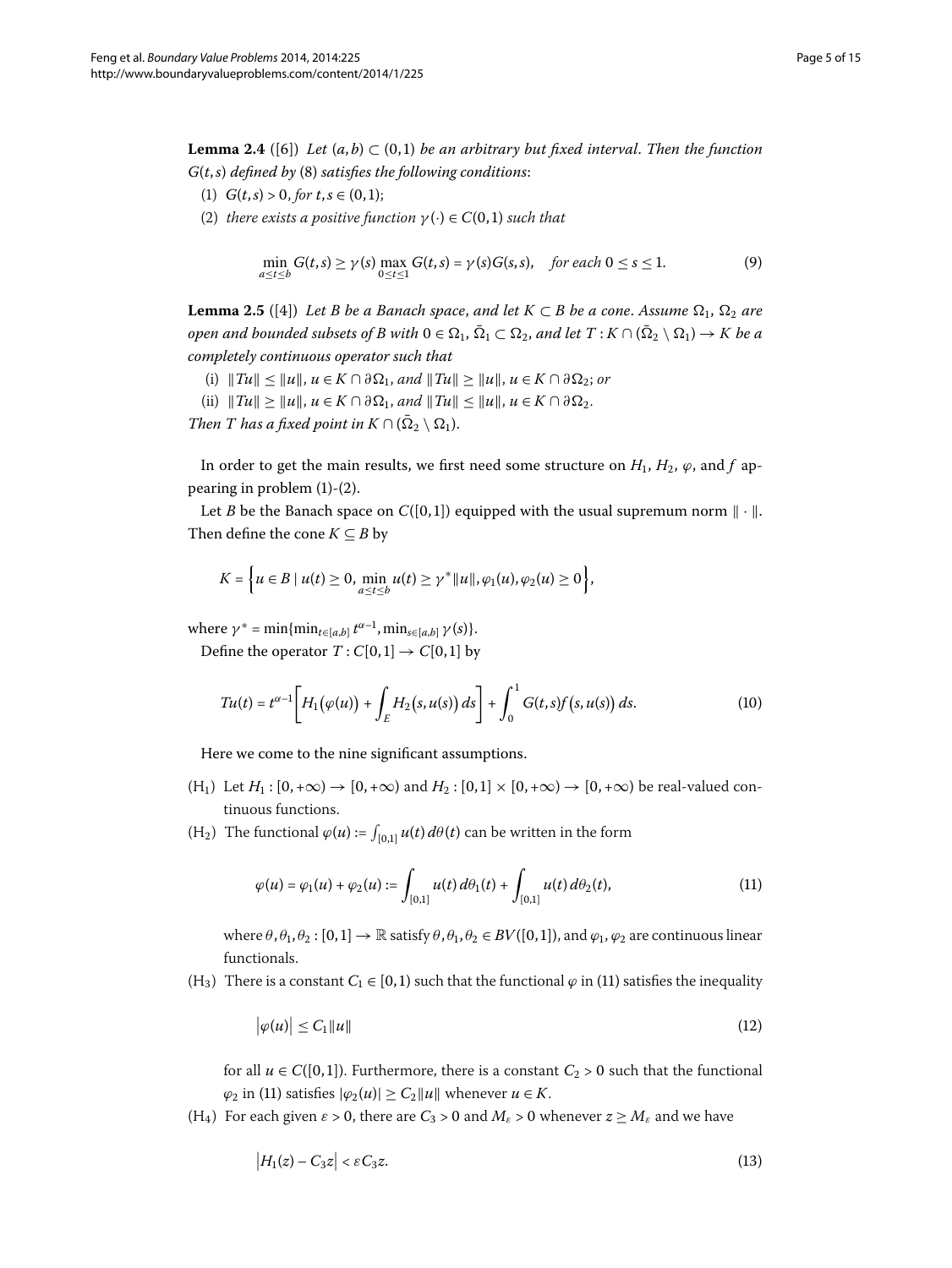(H<sub>5</sub>) There exists a function  $F : [0, +\infty) \rightarrow [0, +\infty)$  satisfying the growth condition

$$
F(u) < C_4 u \tag{14}
$$

for some  $C_4 \geq 0$ , having the property that for each given  $\varepsilon > 0$ , there is  $M_{\varepsilon} > 0$  such that

$$
\big|H_2(x,u)-F(u)\big|<\varepsilon F(u)\tag{15}
$$

for all  $x \in [0, 1]$ , whenever  $u \geq M_{\varepsilon}$ .

- $(H<sub>6</sub>)$  Assume that the nonlinearity  $f(t, u)$  splits in the sense that  $f(t, u) = a(t)g(u)$ , for continuous functions  $a : [0, 1] \rightarrow [0, +\infty)$  and  $g : \mathbb{R} \rightarrow [0, +\infty)$  such that *a* is not identically zero on any subinterval of  $[0, 1]$ .
- (H<sub>7</sub>) Suppose  $\lim_{u\to 0^+} \frac{g(u)}{u} = +\infty$ .
- (H<sub>8</sub>) Suppose  $\lim_{u \to +\infty} \frac{g(u)}{u} = 0$ .
- <span id="page-5-0"></span> $(H<sub>9</sub>)$  For each  $i = 1, 2$  both

<span id="page-5-1"></span>
$$
\int_{[0,1]} t^{\alpha-1} d\theta_i(t) \ge 0
$$
\n(16)

and

$$
\int_{[0,1]} G(t,s) d\theta_i(t) \ge 0
$$
\n(17)

<span id="page-5-2"></span>hold, where [\(](#page-5-1)17) holds for each  $s \in [0, 1]$ .

## **3 Main results**

In this section we state and prove the existence theorem of problem  $(1)-(2)$  $(1)-(2)$ .

**Lemma 3.1** Let T be the operator defined in (10[\)](#page-4-1). Assume conditions  $(H_1)$ - $(H_9)$  hold. Then  $T: K \to K$ , and the operator  $T$  is completely continuous.

*Proof* Now we divide the proof into two steps; in the first step we prove that  $T: K \to K$ , then in the next, the conclusion that the operator *T* is completely continuous is treated.

Step 1. Here we are going to show that  $T: K \to K$ . In fact, since  $H_1$ ,  $H_2$ ,  $a$ , and  $g$  are all nonnegative, it is easy to find that whenever  $u \in K$ , it follows that  $(Tu)(t) \ge 0$ , for each  $t \in [0, 1]$ , where we use the fact  $\varphi(u) \geq 0$ , following  $H_1(\varphi(u)) \geq 0$ .

On the other hand, provided  $u \in K$  we get

$$
\min_{t \in [a,b]} Tu(t) \ge \min_{t \in [a,b]} t^{\alpha-1} \Bigg[ H_1(\varphi(u)) + \int_E H_2(s, u(s)) ds \Bigg] + \min_{t \in [a,b]} \int_0^1 G(t,s)f(s, u(s)) ds
$$
  
\n
$$
\ge \gamma_0 \Bigg[ H_1(\varphi(u)) + \int_E H_2(s, u(s)) ds \Bigg] + \max_{t \in [0,1]} \int_0^1 \gamma(s)G(t,s)f(s, u(s)) ds
$$
  
\n
$$
\ge \gamma_0 \Bigg[ H_1(\varphi(u)) + \int_E H_2(s, u(s)) ds \Bigg] + \max_{t \in [0,1]} \int_a^b \gamma(s)G(t,s)f(s, u(s)) ds
$$
  
\n
$$
\ge \gamma_0 \Bigg[ H_1(\varphi(u)) + \int_E H_2(s, u(s)) ds \Bigg]
$$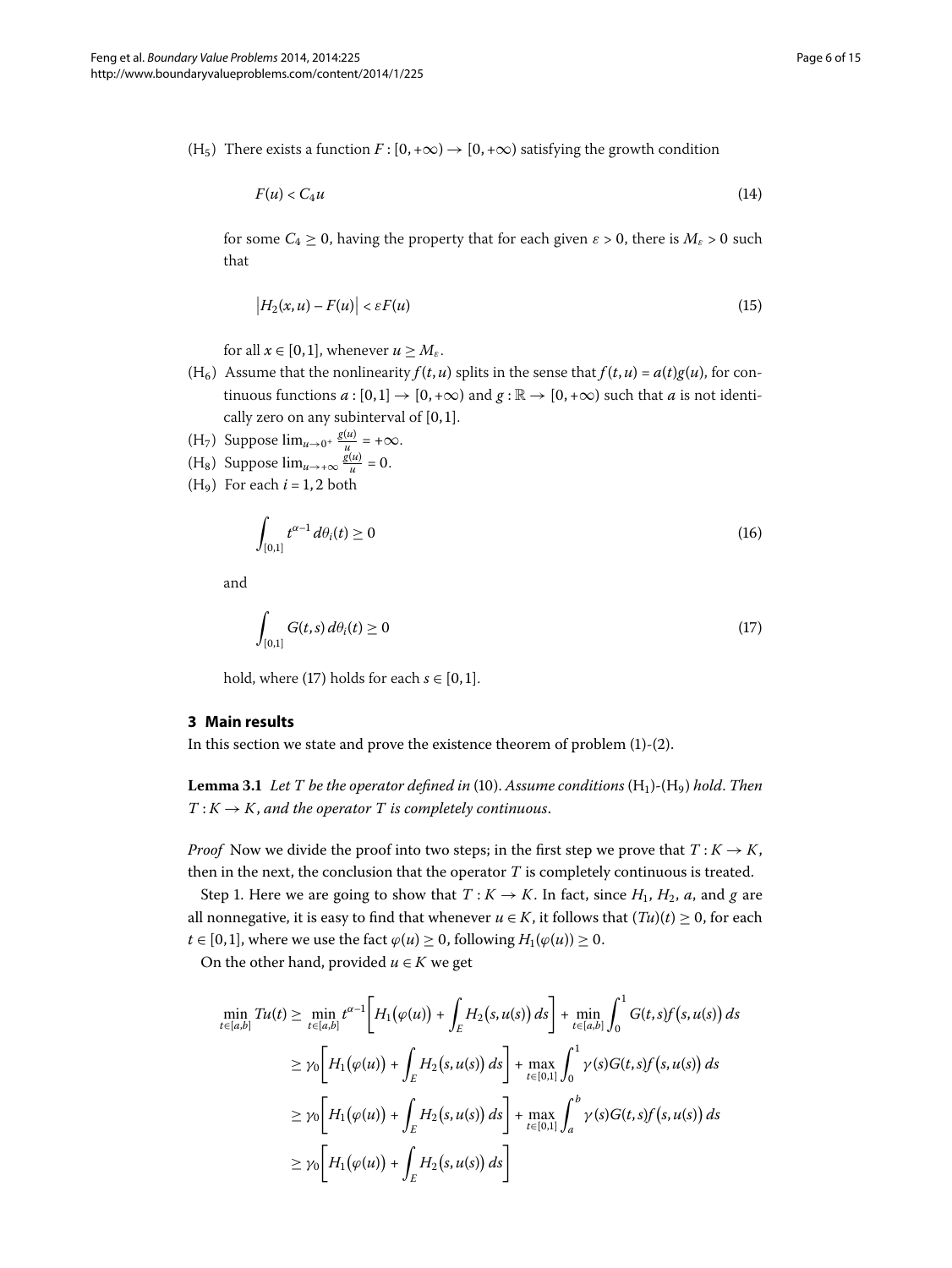$$
+ \min_{t \in [a,b]} \gamma(t) \max_{t \in [0,1]} \int_a^b G(t,s)f(s,u(s)) ds
$$
  
\n
$$
\geq \gamma^* ||Tu||,
$$
\n(18)

where  $\gamma_0 = \min_{t \in [a,b]} t^{\alpha-1}$ .

Consequently, for each  $i = 1, 2$  we deduce that

$$
\varphi_i(Tu) = \int_{[0,1]} t^{\alpha-1} \Bigg[ H_1(\varphi(u)) + \int_E H_2(s, u(s)) ds \Bigg] d\theta_i(t)
$$
  
+ 
$$
\int_{[0,1]} \Biggl( \int_0^1 G(t, s) a(s) g(u(s)) ds \Biggr) d\theta_i(t)
$$
  
= 
$$
\Bigg[ H_1(\varphi(u)) + \int_E H_2(s, u(s)) ds \Bigg] \int_{[0,1]} t^{\alpha-1} d\theta_i(t)
$$
  
+ 
$$
\int_0^1 \Biggl[ \int_{[0,1]} G(t, s) d\theta_i(t) \Biggr] a(s) g(u(s)) ds
$$
  

$$
\geq 0,
$$
 (19)

where the inequality follows from assumption (H<sub>9</sub>). Thus,  $\varphi_i(Tu) \geq 0$ , therefore as desired we conclude  $T(K) \subset K$ .

Step 2. In this part we turn to the proof that  $T(\Omega)$  in the sequel is bounded as well as equicontinuous with the help of the Arzelà-Ascoli theorem.

With the continuity of  $H_1$ ,  $H_2$ ,  $a$ , and  $g$ , it is easy to find  $T$  is continuous.

Let  $\Omega \subset K$  be bounded, namely, there exists a number  $M > 0$ , such that for each  $u \in \Omega$ we have  $||u|| \leq M$ . By the continuity of  $H_1, H_2$ , and  $\varphi$ , we find  $H_1, H_2$  are bounded, so there exist constants  $P > 0$  and  $Q > 0$  such that  $|H_1(\varphi(\Omega))| \leq P$  and  $|H_2(t, u(t))| \leq Q$ .  $E \in (0, 1)$  is a measurable set, take  $L = \max_{t \in [0,1], u \in [0,M]} |f(t, u)| + 1$ , then

$$
\begin{aligned}\n|\left(Tu\right)(t)\right| &= \left| t^{\alpha-1} \left[ H_1(\varphi(u)) + \int_E H_2(s, u(s)) \, ds \right] + \int_0^1 G(t, s) f(s, u(s)) \, ds \right| \\
&\le \left| H_1(\varphi(u)) \right| + \int_E \left| H_2(s, u(s)) \right| \, ds + \int_0^1 G(t, s) \left| f(s, u(s)) \right| \, ds \\
&\le P + Qm(E) + L \int_0^1 G(t, s) \, ds \\
&\le P + Qm(E) + L \int_0^1 G(s, s) \, ds \\
&= P + Qm(E) + \frac{L}{\Gamma(\alpha + 2)}.\n\end{aligned} \tag{20}
$$

Hence  $T(\Omega)$  is bounded.

For each  $u \in \Omega$ ,  $t_1, t_2 \in [0, 1]$ ,  $t_1 < t_2$ , and assuming there is a  $\delta > 0$ , such that  $t_2 - t_1 < \delta$ , for each  $\varepsilon > 0$  put

$$
\delta = \min\left\{\varepsilon, \frac{1}{2}\left(\frac{\varepsilon}{2N}\right)^{\frac{1}{\alpha-1}}, \left[\frac{\varepsilon}{2(\alpha-1)N}\right]^{\frac{1}{\alpha-1}}, \left(\frac{\varepsilon}{2N\alpha}\right)^{\frac{1}{\alpha}}\right\},\tag{21}
$$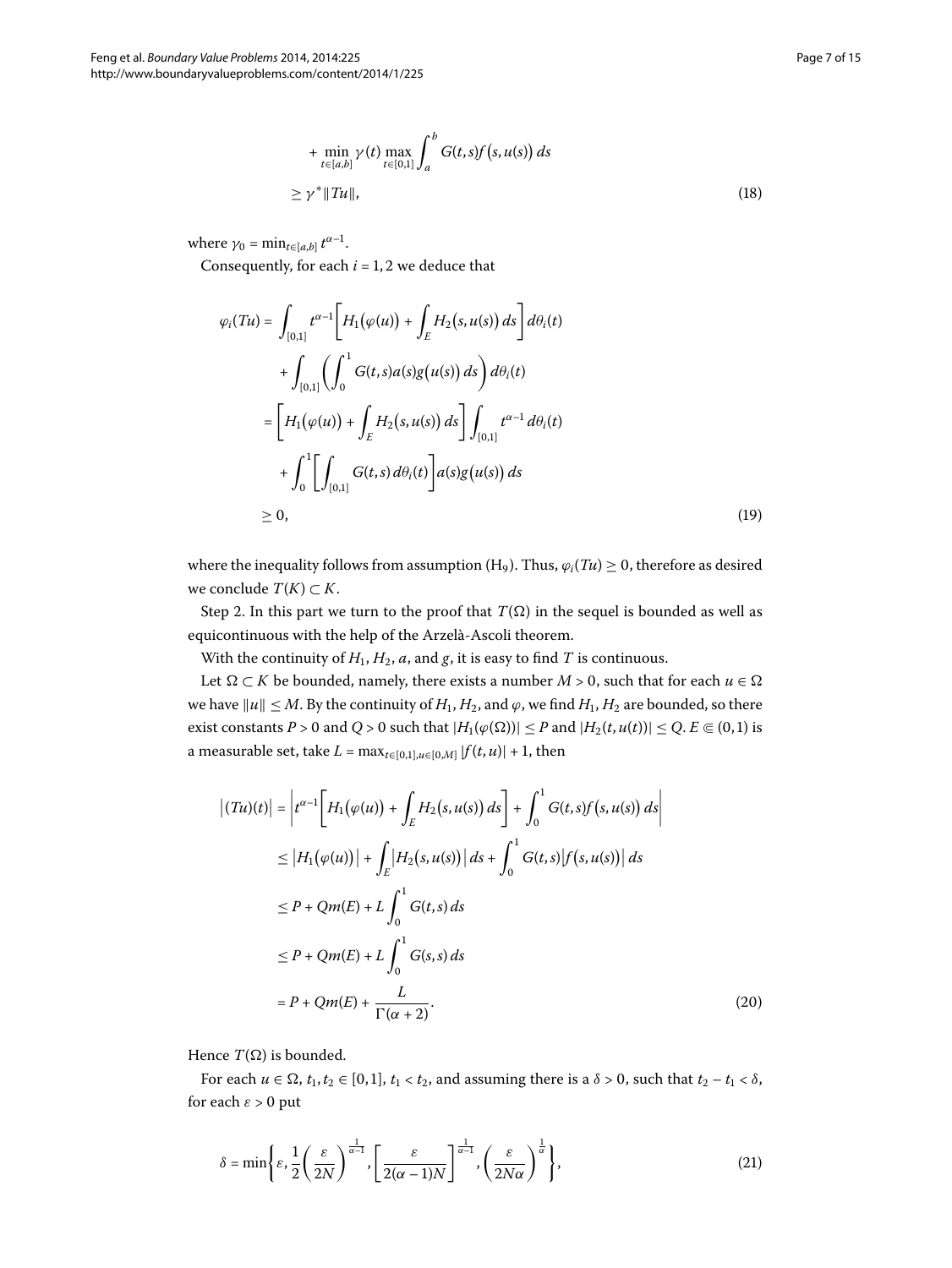where 
$$
N = P + Qm(E) + \frac{L}{\Gamma(\alpha+1)}
$$
, we find  $|(Tu)(t_2) - (Tu)(t_1)| < \varepsilon$ , so that  $T(\Omega)$  is equicontin-  
uous.

Indeed,

$$
\begin{split}\n\left| (Tu)(t_2) - (Tu)(t_1) \right| \\
&= \left| t_2^{\alpha-1} \left[ H_1(\varphi(u)) + \int_E H_2(s, u(s)) \, ds \right] + \int_0^1 G(t_2, s) f(s, u(s)) \, ds \right. \\
&\left. - t_1^{\alpha-1} \left[ H_1(\varphi(u)) + \int_E H_2(s, u(s)) \, ds \right] - \int_0^1 G(t_1, s) f(s, u(s)) \, ds \right| \\
&= \left| (t_2^{\alpha-1} - t_1^{\alpha-1}) \left[ H_1(\varphi(u)) + \int_E H_2(s, u(s)) \, ds \right] + \int_0^1 (G(t_2, s) - G(t_1, s)) f(s, u(s)) \, ds \right| \\
&\leq (t_2^{\alpha-1} - t_1^{\alpha-1}) \left[ |H_1(\varphi(u))| + \int_E |H_2(s, u(s))| \, ds \right] \\
&+ \left| \int_0^1 (G(t_2, s) - G(t_1, s)) f(s, u(s)) \, ds \right].\n\end{split} \tag{22}
$$

By the continuity of  $H_1$ ,  $H_2$ , and  $\varphi$ , we find  $H_1$ ,  $H_2$  are bounded, so there exist constants *P* > 0 and *Q* > 0 such that  $|H_1(\varphi(\Omega))| \leq P$  and  $|H_2(t, u(t))| \leq Q$ .  $E \in (0, 1)$  is a measurable set, take  $L = \max_{t \in [0,1], u \in [0,M]} |f(t, u)| + 1$ , then

$$
\begin{split}\n\left|\left(Tu\right)(t_{2}\right)-\left(Tu\right)(t_{1})\right| \\
&\leq \left(t_{2}^{\alpha-1}-t_{1}^{\alpha-1}\right)\left[P+Qm(E)\right]+\int_{0}^{1}\left|\left(G(t_{2},s)-G(t_{1},s)\right)f(s,u(s)\right|\,ds \\
&\leq \left(t_{2}^{\alpha-1}-t_{1}^{\alpha-1}\right)\left[P+Qm(E)\right] \\
&+\frac{L}{\Gamma(\alpha)}\left[\int_{0}^{t_{1}}\left|t_{2}^{\alpha-1}(1-s)^{\alpha-1}-(t_{2}-s)^{\alpha-1}-t_{1}^{\alpha-1}(1-s)^{\alpha-1}+(t_{1}-s)^{\alpha-1}\right|\,ds \\
&+\int_{t_{1}}^{t_{2}}\left|t_{2}^{\alpha-1}(1-s)^{\alpha-1}-(t_{2}-s)^{\alpha-1}-t_{1}^{\alpha-1}(1-s)^{\alpha-1}\right|\,ds \\
&+\int_{t_{2}}^{1}\left|t_{2}^{\alpha-1}(1-s)^{\alpha-1}-t_{1}^{\alpha-1}(1-s)^{\alpha-1}\right|\,ds\right] \\
&\leq \left(t_{2}^{\alpha-1}-t_{1}^{\alpha-1}\right)\left[P+Qm(E)\right]+\frac{L}{\Gamma(\alpha)}\left\{\left|t_{2}^{\alpha-1}-t_{1}^{\alpha-1}\right|\int_{0}^{t_{1}}(1-s)^{\alpha-1}\,ds \\
&+\int_{0}^{t_{1}}\left[(t_{2}-s)^{\alpha-1}-(t_{1}-s)^{\alpha-1}\right]ds+\left|t_{2}^{\alpha-1}-t_{1}^{\alpha-1}\right|\int_{t_{1}}^{t_{2}}(1-s)^{\alpha-1}\,ds \\
&+\int_{t_{1}}^{t_{2}}\left(t_{2}-s)^{\alpha-1}\,ds+\left|t_{2}^{\alpha-1}-t_{1}^{\alpha-1}\right|\int_{t_{2}}^{1}(1-s)^{\alpha-1}\,ds\right| \\
&=\left(t_{2}^{\alpha-1}-t_{1}^{\alpha-1}\right)\left[P+Qm(E)+\frac{L}{\Gamma(\alpha+1)}\right]+\frac{L}{\Gamma(\alpha+1)}\left(t_{2}^{\alpha}-t_{1}^{\alpha}\right). \end{split} \tag{23}
$$

Next we discuss the following three cases. Case 1.  $\delta \le t_1 < t_2 < 1$ .

$$
t_2^{\alpha-1} - t_1^{\alpha-1} \le \frac{\alpha-1}{\delta^{2-\alpha}} (t_2 - t_1) \le (\alpha - 1)\delta^{\alpha-1} \le \frac{\varepsilon}{2N},
$$
  
\n
$$
t_2^{\alpha} - t_1^{\alpha} \le \frac{\alpha}{\delta^{1-\alpha}} (t_2 - t_1) \le \alpha \delta^{\alpha} \le \frac{\varepsilon}{2N}.
$$
\n(24)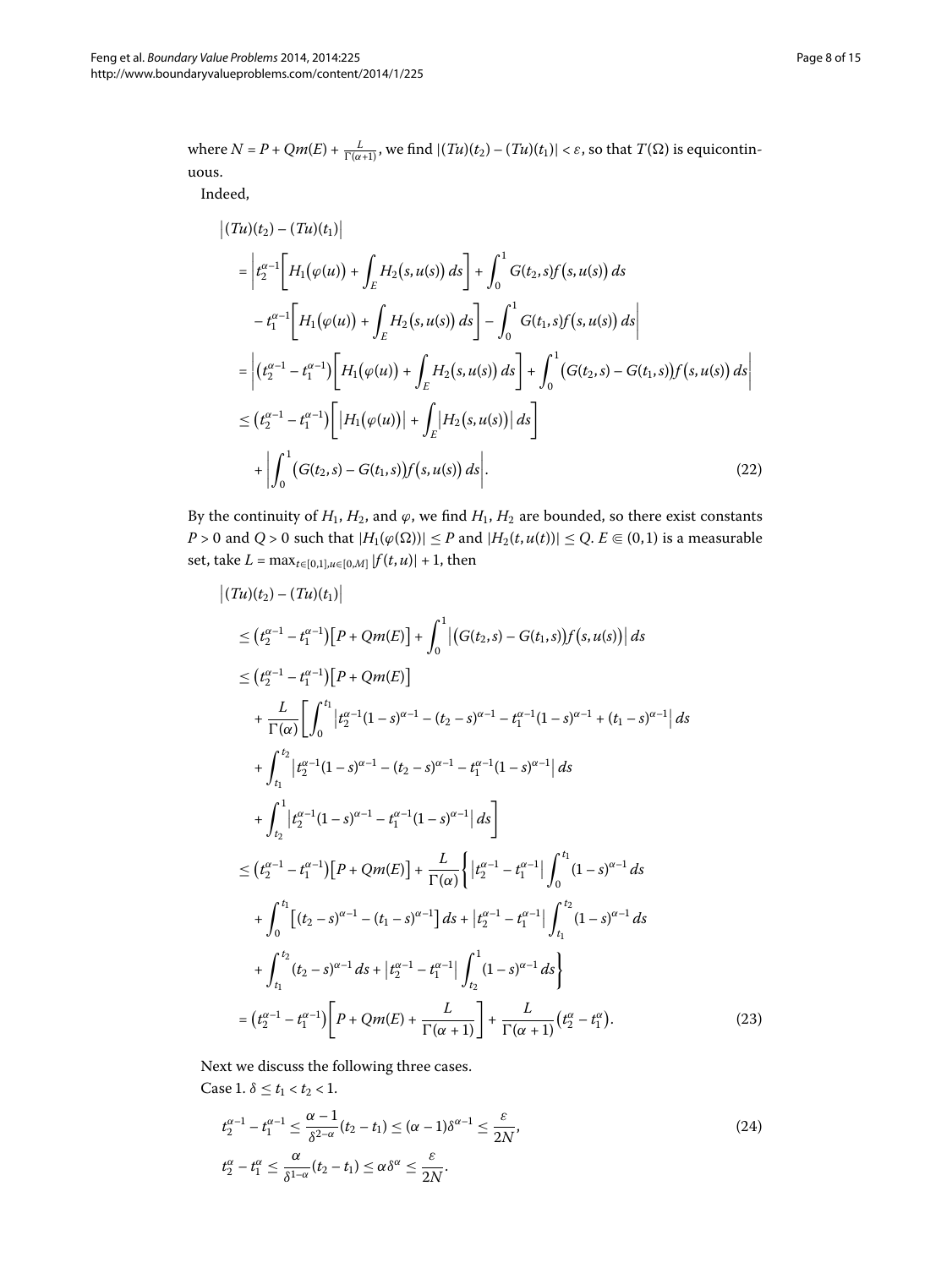$Case 2. 0 \le t_1 < \delta < t_2 < 2\delta.$ 

$$
t_2^{\alpha - 1} - t_1^{\alpha - 1} \le t_2^{\alpha - 1} \le (2\delta)^{\alpha - 1} \le \frac{\varepsilon}{2N},
$$
  
\n
$$
t_2^{\alpha} - t_1^{\alpha} \le t_2^{\alpha} \le (2\delta)^{\alpha} \le \frac{\varepsilon}{2N}.
$$
\n(25)

 $\text{Case 3. } 0 \leq t_1 < t_2 < \delta.$ 

$$
t_2^{\alpha-1} - t_1^{\alpha-1} \le t_2^{\alpha-1} \le \delta^{\alpha-1} \le \frac{\varepsilon}{2N},
$$
  
\n
$$
t_2^{\alpha} - t_1^{\alpha} \le t_2^{\alpha} \le \delta^{\alpha} \le \frac{\varepsilon}{2N}.
$$
\n(26)

<span id="page-8-1"></span>Hence  $|(Tu)(t_2)-(Tu)(t_1)| \leq \varepsilon$ . From the Arzelà-Ascoli theorem, *T* is completely continuous. The proof is complete.  $\Box$ 

With Lemma 3[.](#page-5-2)1 in hand, we are now ready to present the first existence theorem for problem  $(1)$  $(1)$  and  $(2)$ .

**Theorem 3.1** Assume that conditions (H<sub>1</sub>)-(H<sub>9</sub>) hold. Suppose that

<span id="page-8-0"></span>
$$
C_1 C_3 + C_4 m(E) < 1 \tag{27}
$$

and that  $E \Subset (0,1)$  $E \Subset (0,1)$  $E \Subset (0,1)$ . Then problem (1)-(2) has at least one positive solution.

*Proof* Begin by selecting a number  $\eta_1$  such that

$$
\eta_1 \int_a^b \gamma^* G\left(\frac{1}{2}, s\right) a(s) ds \ge 1. \tag{28}
$$

From (H<sub>7</sub>), there exists a number  $r_1 > 0$  such that  $g(u) \ge \eta_1 u$  whenever  $0 < u \le r_1$ . Then set

$$
\Omega_{r_1} := \{ u \in B : ||u|| < r_1 \},\tag{29}
$$

for  $u \in K \cap \partial \Omega_{r_1}$  we find

$$
(Tu)\left(\frac{1}{2}\right) \ge \int_0^1 G\left(\frac{1}{2},s\right) a(s)g(u(s)) ds \ge ||u||\eta_1 \int_a^b \gamma^* G\left(\frac{1}{2},s\right) a(s) ds
$$
  
 
$$
\ge ||u||,
$$
 (30)

from the definition of norm  $\|\cdot\|$ , we get  $\|Tu\| \ge \|u\|$ , and so,  $T$  is a cone expansion on  $K \cap \partial Ω_{r_1}$ .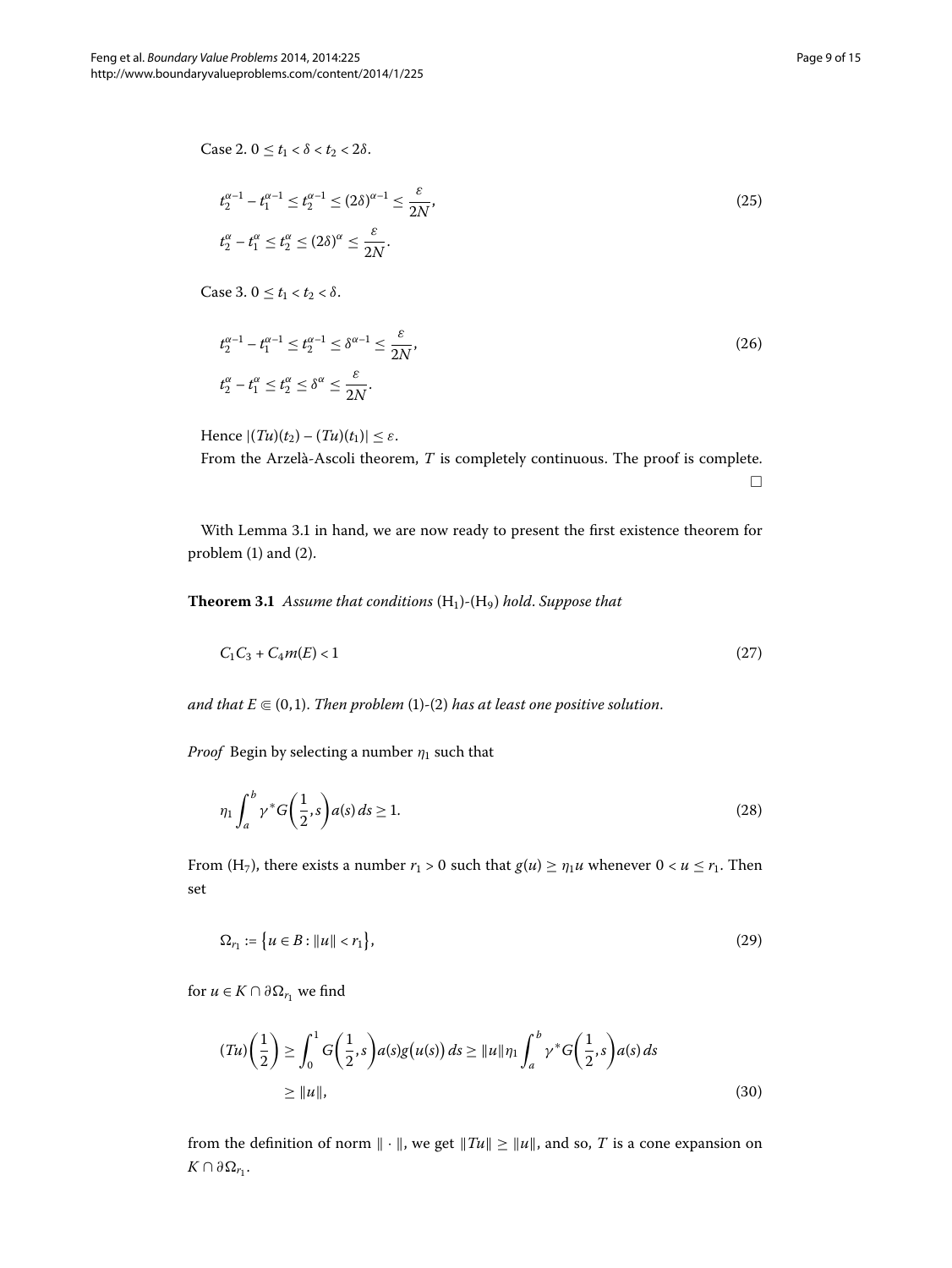From condition [\(](#page-8-0)27), we choose a positive number  $\varepsilon$  small enough, so that we may assume

<span id="page-9-0"></span>
$$
C_1C_3\varepsilon + C_1C_3 + \varepsilon + (C_4 + C_4\varepsilon)m(E) \le 1.
$$
\n(31)

Since  $\varphi_1(u) \ge 0$ , it follows that  $\varphi(u) \ge \varphi_2(u) \ge C_2 ||u||$ , if  $||u|| \ge \frac{M_{\varepsilon}}{C_2}$ , then  $\varphi(u) > M_{\varepsilon}$ , and then by condition  $(H_4)$ , we have

$$
\left|H_1(\varphi(u)) - C_3 \varphi(u)\right| < \varepsilon C_3 \varphi(u). \tag{32}
$$

For  $E \subseteq (0,1)$ , we may select  $0 < a < b < 1$  such that  $E \subseteq (a,b)$ . By the definition of the cone, we have

$$
\min_{t \in E} u(t) \ge \min_{t \in [a,b]} u(t) \ge r^* ||u||. \tag{33}
$$

If  $\|u\| \geq \frac{M_{\varepsilon}}{r^*}$ , then

<span id="page-9-1"></span>
$$
\min_{t\in E} u(t) \geq \min_{t\in[a,b]} u(t) \geq r^* \|u\| \geq r^* \frac{M_{\varepsilon}}{r^*} = M_{\varepsilon}.
$$
\n(34)

Hence, by condition  $(H<sub>5</sub>)$  we get

$$
\big|H_2(x,u(s))-F(u(s))\big|<\varepsilon F(u(s)).\tag{35}
$$

Provided that

$$
||u|| \ge \max\left\{\frac{M_{\varepsilon}}{C_2}, \frac{M_{\varepsilon}}{r^*}\right\},\tag{36}
$$

both  $(32)$  $(32)$  and  $(35)$  hold.

Next we are going to discuss these two cases: *g* is bounded and unbounded on  $[0, +\infty)$ , respectively.

Now if *g* is bounded on [0, + $\infty$ ), then there exists *r*<sub>2</sub> > 0 sufficiently large such that

$$
g(u) \le r_2, \quad \text{for any } u \ge 0. \tag{37}
$$

Indeed, we might assume without loss of generality that

$$
g(u) \le \frac{r_2 \varepsilon}{\int_0^1 G(s, s) a(s) ds},\tag{38}
$$

where  $\varepsilon$  is selected sufficiently small such that both (32[\)](#page-9-1) and (35) hold. We define a number

 $r_2^* := \max\left\{\frac{2r_1}{r^*}, r_2, \frac{M_{\varepsilon}}{C_2}\right\}$  $\frac{M_{\varepsilon}}{C_2}, \frac{M_{\varepsilon}}{r^*}$ *r*∗  $\Big\}$ 

Set

$$
\Omega_{r_2^*} := \{ u \in B : ||u|| < r_2^* \}. \tag{39}
$$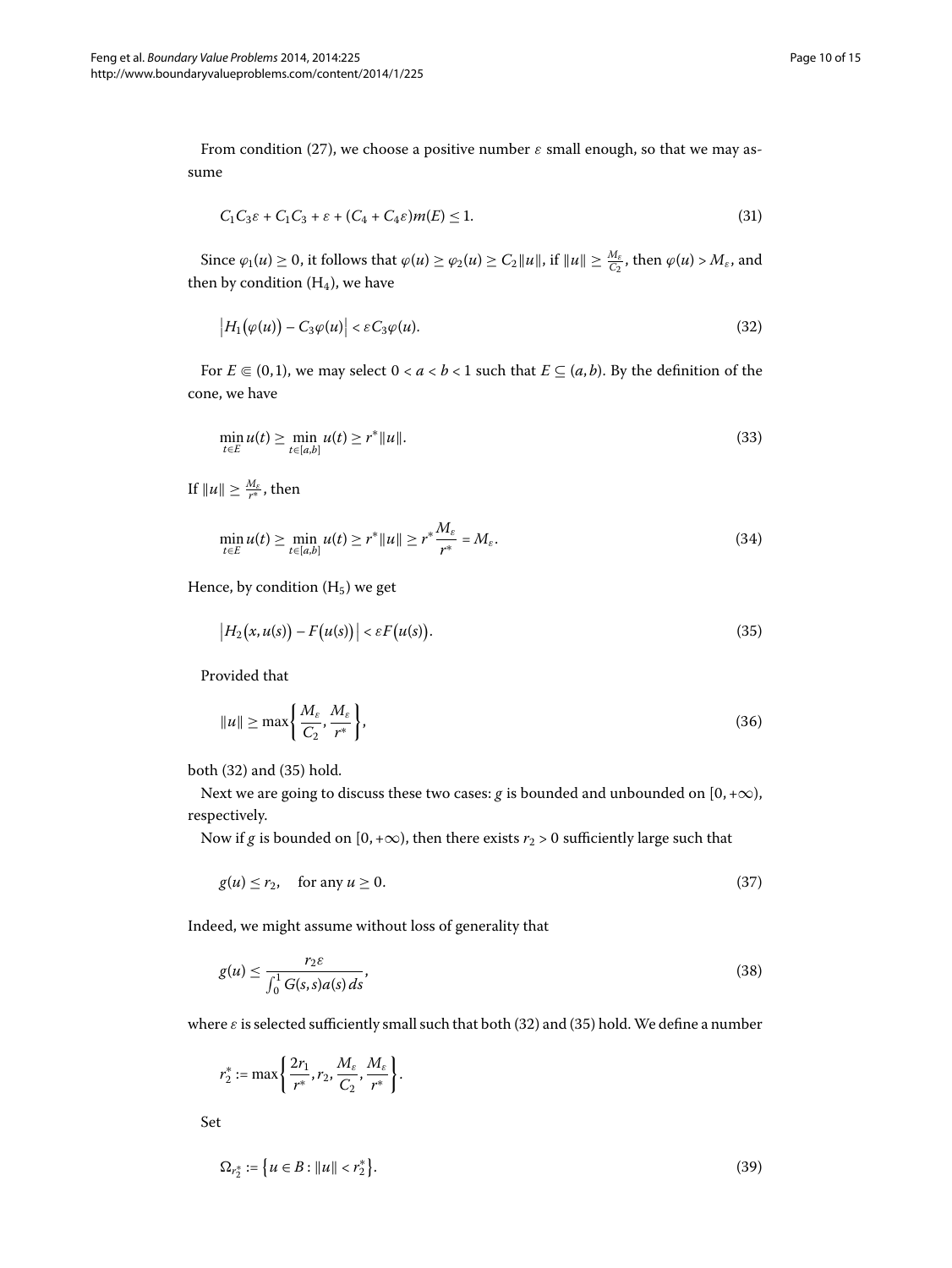Then for each  $u \in K \cap \partial \Omega_{r^*_2}$  we find that

$$
||Tu|| \le H_1(\varphi(u)) + \int_E H_2(s, u(s)) ds + \int_0^1 G(s, s) a(s) g(u(s)) ds
$$
  
\n
$$
\le |H_1(\varphi(u)) - C_3 \varphi(u)| + C_3 |\varphi(u)| + \int_E |H_2(s, u(s)) - F(u(s))| ds
$$
  
\n
$$
+ \int_E |F(u(s))| ds + \int_0^1 r_2 \varepsilon ds
$$
  
\n
$$
\le \varepsilon C_1 C_3 ||u|| + C_1 C_3 ||u|| + m(E) C_4 (1 + \varepsilon) ||u|| + \varepsilon ||u||
$$
  
\n
$$
= [C_1 C_3 \varepsilon + C_1 C_3 + m(E) C_4 (1 + \varepsilon) + \varepsilon] ||u||
$$
  
\n
$$
\le ||u||,
$$
\n(40)

whence  $T$  is a cone compression on  $K \cap \partial \Omega_{r^*_2}.$ 

On the other hand, assume *g* is unbounded on  $[0, +\infty)$ . From condition (H<sub>8</sub>) there is a number  $r_3 > 0$  such that  $g(u) \le \eta_2 u$  whenever  $u > r_3$ , where  $\eta_2$  is picked with

$$
\eta_2 \int_0^1 G(s, s) a(s) ds \le \varepsilon. \tag{41}
$$

Since g is unbounded on  $[0, +\infty)$ , we can find a number  $r_3^*$  satisfying

$$
r_3^* > \max\left\{\frac{2r_1}{r^*}, r_3, \frac{M_{\varepsilon}}{C_2}, \frac{M_{\varepsilon}}{r^*}\right\},\,
$$

such that  $g(u) \leq g(r_3^*)$  for any  $u \in [0, r_3^*]$ .

Take

$$
\Omega_{r_3^*} := \{ u \in B : ||u|| < r_3^* \}. \tag{42}
$$

Then for each  $u \in K \cap \partial \Omega_{r_3^*}$  we find that

$$
||Tu|| \leq H_1(\varphi(u)) + \int_E H_2(s, u(s)) ds + \int_0^1 G(s, s) a(s) g(u(s)) ds
$$
  
\n
$$
\leq |H_1(\varphi(u)) - C_3 \varphi(u)| + C_3 |\varphi(u)| + \int_E |H_2(s, u(s)) - F(u(s))| ds
$$
  
\n
$$
+ \int_E |F(u(s))| ds + \int_0^1 G(s, s) a(s) g(r_3^*) ds
$$
  
\n
$$
\leq C_3 \varepsilon \varphi(u) + C_1 C_3 ||u|| + \int_E (1 + \varepsilon) F(u(s)) ds + \int_0^1 G(s, s) a(s) g(r_3^*) ds
$$
  
\n
$$
\leq \varepsilon C_1 C_3 ||u|| + C_1 C_3 ||u|| + m(E) C_4 (1 + \varepsilon) ||u|| + \varepsilon ||u||
$$
  
\n
$$
= [C_1 C_3 \varepsilon + C_1 C_3 + m(E) C_4 (1 + \varepsilon) + \varepsilon] ||u||
$$
  
\n
$$
\leq ||u||,
$$
\n(43)

whence  $T$  is a cone compression on  $K \cap \partial \Omega_{r_3^*}.$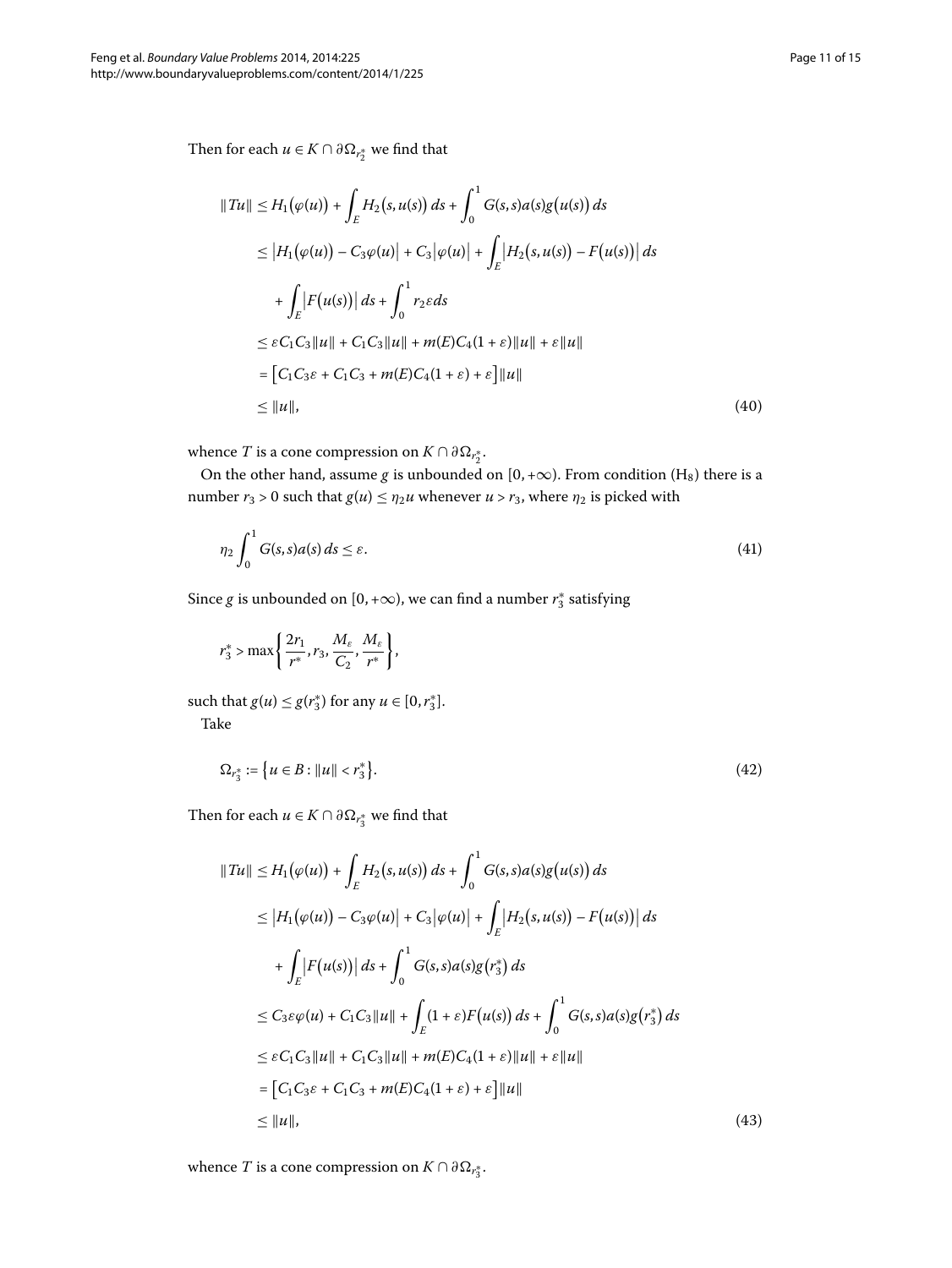Therefore, in either case, define  $r_4^* = \max\{r_2^*, r_3^*\}$ , we find  $||Tu|| \le ||u||$  whenever  $u \in K \cap$ ∂Ω<sub>r $_4$ </sub>. From Lemma 2.5, we claim that problem [\(](#page-0-3)1)-(2) has at least one positive solution; the proof is complete.

Next we are going to give some corollaries since  $\varphi(u)$  admits a wide variety of functionals. First we assume  $H_1(\varphi(u)) = 0$ , then, respectively, that  $H_1(\varphi(u)) = \int_F u(t) dt$ ,  $H_1(\varphi(u)) =$  $\sum_{i=1}^{n} |a_i| u(\xi_i)$  and  $H_1(\varphi(u)) = \int_{[0,1]} u(t) d\theta(t)$ , where  $F \subset E \Subset (0,1)$  is not Lebesgue null. In addition, we know  $u(0) = 0$  is also well defined and if  $u(0) = 0$  the problem as well as the boundary conditions are similar to  $[6]$  $[6]$ .

Corollary 3.1 Assume that conditions (H<sub>1</sub>), (H<sub>6</sub>)-(H<sub>9</sub>) hold, then the problem with Dirich*let conditions*

$$
-D_{0+}^{\alpha}u(t) = f(t, u(t)), \quad 0 < t < 1,
$$
  

$$
u(0) = 0, \qquad u(1) = 0,
$$
 (44)

*has at least one positive solution*.

**Corollary .** *Assume that conditions* (H)*-*(H) *hold*. *Suppose*, *in addition*,

 $C_1C_3 + C_4m(E) < 1$ 

*and F* ⊂ *E*  $\in$  (0,1) *is not Lebesgue null, and m*(*F*) ≤  $C_1$ *, then the problem with integral conditions*

$$
-D_{0+}^{\alpha}u(t) = f(t, u(t)), \quad 0 < t < 1,
$$
  

$$
u(1) = \int_{F} u(t) dt + \int_{E} H_2(s, u(s)) ds, \qquad u(0) = 0,
$$
 (45)

*has at least one positive solution*.

**Corollary .** *Assume that conditions* (H)*-*(H) *hold*. *Suppose*, *in addition*,

 $C_1C_3 + C_4m(E) < 1$ ,

and  $E \Subset (0,1)$  is not Lebesgue null, and  $\sum_{i=1}^n |a_i| \leq C_1$ , then the problem with multi-point *conditions*

$$
-D_{0+}^{\alpha}u(t) = f(t, u(t)), \quad 0 < t < 1,
$$
  

$$
u(1) = \sum_{i=1}^{n} |a_i|u(\xi_i) + \int_E H_2(s, u(s)) ds, \qquad u(0) = 0,
$$
 (46)

*has at least one positive solution*.

**Corollary .** *Assume that conditions* (H)*-*(H) *hold*. *Suppose*, *in addition*,

 $C_1C_3 + C_4m(E) < 1$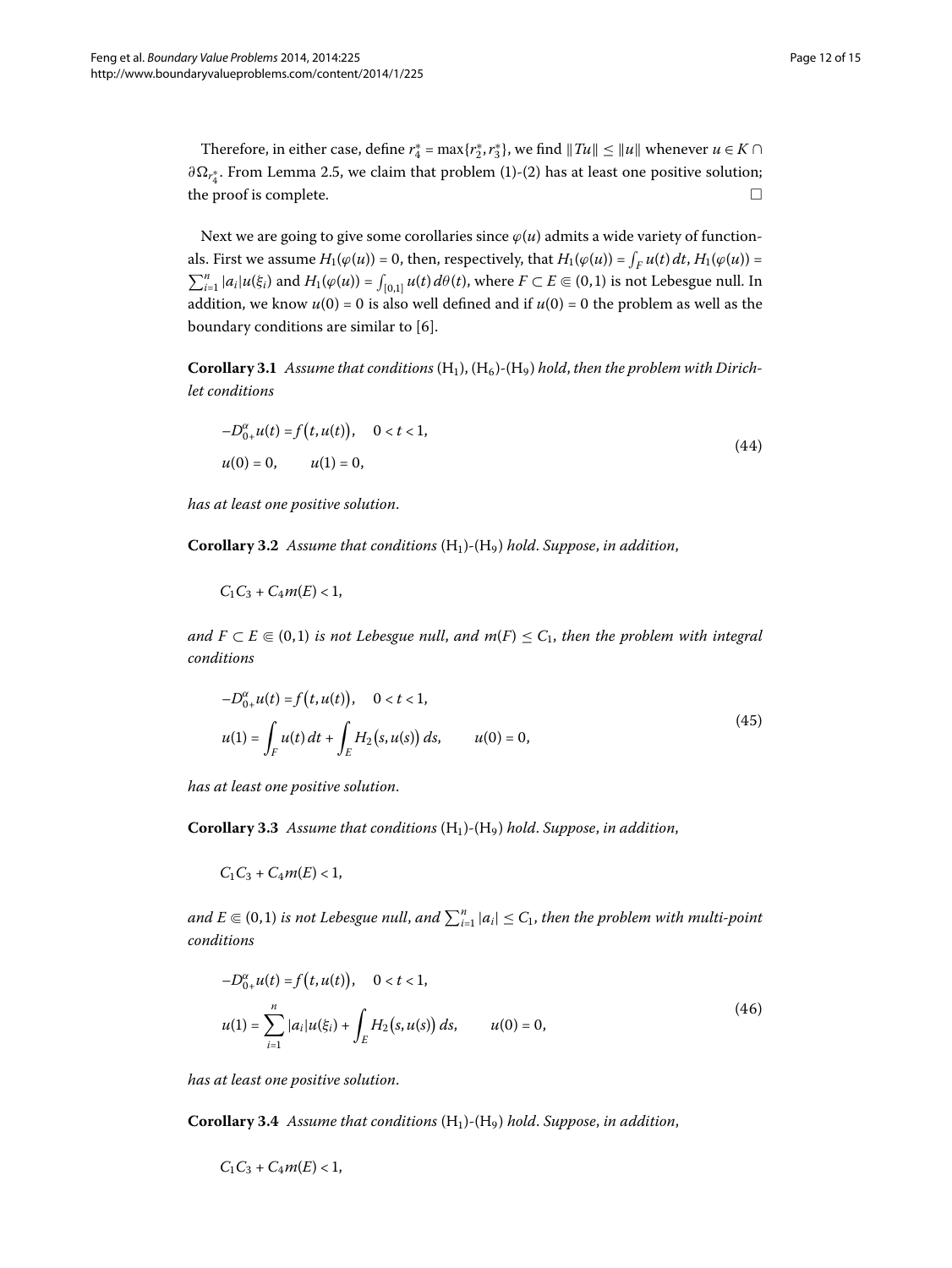$and$   $E \Subset (0,1)$  is not Lebesgue null, and the total variation of  $\theta$  over  $[0,1]$  satisfies  $V_{[0,1]}(\theta)$   $\leq$ *C*, *then the problem with the Lebesgue-Stieltjes integral conditions*

$$
-D_{0+}^{\alpha}u(t) = f(t, u(t)), \quad 0 < t < 1,
$$
  

$$
u(1) = \int_{[0,1]} u(t) d\theta(t) + \int_{E} H_2(s, u(s)) ds, \qquad u(0) = 0,
$$
 (47)

*has at least one positive solution*.

Specially, take  $\theta(t) = t^2 - t$ , for any  $x, y \in [0, 1]$  we have

$$
|\theta(x) - \theta(y)| = |(x - y)(x + y - 1)| \le |x - y|,
$$

then

$$
V_{[0,1]}(\theta) = \sum_{i=1}^n |\theta(x_i) - \theta(x_{i-1})| \leq \sum_{i=1}^n |x_i - x_{i-1}| = \sum_{i=1}^n (x_i - x_{i-1}) = 1,
$$

thus we have the following corollary.

Corollary 3.5 Assume that conditions  $(H_1)$ - $(H_4)$  and  $(H_6)$ - $(H_9)$  hold. Suppose, in addi*tion*,

$$
C_1C_3<1,
$$

*then the problem*

$$
-D_{0+}^{\alpha}u(t) = f(t, u(t)), \quad 0 < t < 1,
$$
  

$$
u(1) = \int_{[0,1]} u(t) d(t^2 - t), \qquad u(0) = 0,
$$
 (48)

*has at least one positive solution*.

## **4 Example**

In this part we give an example of Theorem 3.1. Define  $\varphi(u)$  in the first place by

$$
\varphi(u) = \frac{1}{5}u\left(\frac{3}{4}\right) - \frac{1}{4}u\left(\frac{2}{5}\right) + \int_{\left[\frac{3}{10}, \frac{2}{5}\right]} u(t) dt,
$$
\n(49)

where

$$
\varphi_1(u) = \frac{1}{5}u\left(\frac{3}{4}\right) - \frac{1}{4}u\left(\frac{2}{5}\right), \qquad \varphi_2(u) = \int_{\left[\frac{3}{10}, \frac{2}{5}\right]} u(t) dt.
$$
\n(50)

Then define  $H_1$ ,  $H_2$  by

$$
H_1(z) = \ln(z+1) + z \tag{51}
$$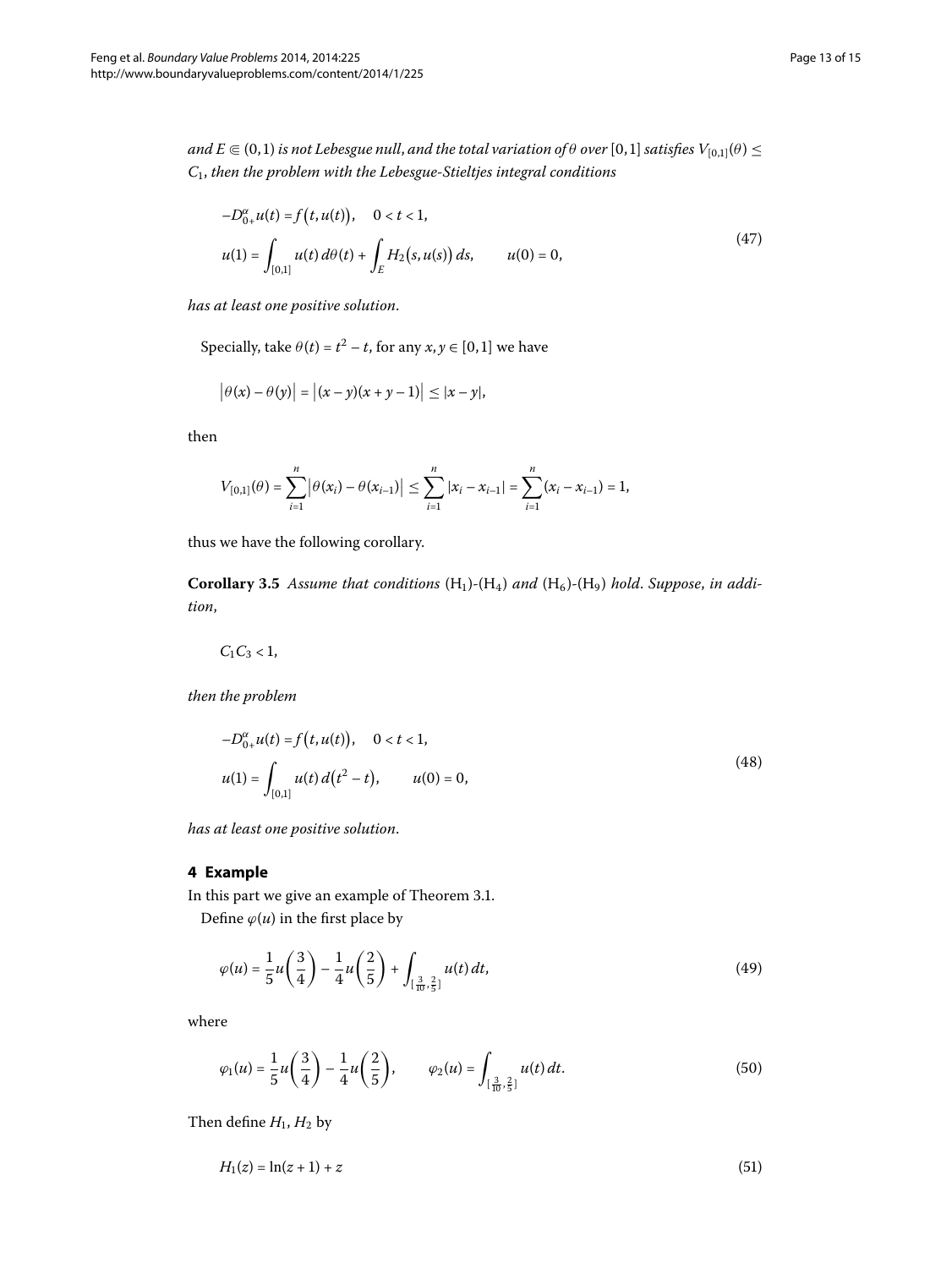and

$$
H_2(x, u) = 3u + 2x^2 + e^x \sqrt{u}.
$$
\n(52)

It is clear that

$$
\lim_{z \to \infty} \left| \left( \ln(z+1) + z \right) - z \right| = 0,\tag{53}
$$

and moreover

<span id="page-13-0"></span>
$$
\lim_{u \to \infty} \frac{|(3u + 2x^2 + e^x \sqrt{u}) - 3u|}{3u} = 0,
$$
\n(54)

so conditions (H<sub>4</sub>) and (H<sub>5</sub>) hold, and we see  $C_3 = 1$ ,  $C_4 = 3$ , and  $F(u) = 3u$ . Now we consider the boundary value problem

$$
-D_{0+}^{\alpha}u(t) = f(t, u(t)), \quad 0 < t < 1,
$$
  

$$
u(1) = \ln(\varphi(u) + 1) + \varphi(u) + \int_{\frac{7}{20}}^{\frac{2}{5}} [3u(s) + 2s^2 + e^s \sqrt{u(s)}] ds, \qquad u(0) = 0,
$$
 (55)

where  $f(t, u(t))$  is a given function with conditions (H<sub>7</sub>) and (H<sub>8</sub>) satisfied. Here  $E = [\frac{7}{20}, \frac{2}{5}]$ is chosen such that  $m(E) = \frac{1}{20}$  and  $E \subset (0, 1)$ .

What is more, for each  $u \in K$ 

$$
\left|\varphi(u)\right| \le \frac{1}{5} \|u\| + \frac{1}{4} \|u\| + \left(\frac{2}{5} - \frac{3}{10}\right) \|u\| = \frac{11}{20} \|u\|
$$
\n(56)

and

$$
\left|\varphi_2(u)\right| \ge \frac{1}{10} r^* \|u\|. \tag{57}
$$

Then we find that  $C_1 = \frac{11}{20} \in [0, 1]$  and  $C_2 = \frac{1}{10}r^* > 0$ , so condition (H<sub>3</sub>) is met as well. Finally, after straightforward numerical calculations, condition  $(H<sub>9</sub>)$  can also be achieved, since

$$
C_1C_3 + C_4m(E) = \frac{11}{20} \cdot 1 + 3 \cdot \frac{1}{20} < 1.
$$

As a consequence, each of conditions  $(H_1)$ - $(H_9)$  is satisfied. From Theorem 3.1, problem (55[\)](#page-13-0) has at least one positive solution.

#### **Competing interests**

The authors declare that they have no competing interests.

#### **Authors' contributions**

All authors contributed equally to the writing of this paper. All authors read and approved the final manuscript.

#### **Acknowledgements**

The authors sincerely thank the reviewers for their valuable suggestions and useful comments, which have led to the present improved version of the original manuscript. This research is supported by the Natural Science Foundation of China (61374074), Natural Science Outstanding Youth Foundation of Shandong Province (JQ201119) and supported by Shandong Provincial Natural Science Foundation (ZR2012AM009, ZR2013AL003), also supported by Graduate Innovation Foundation of University of Jinan (YCX13013).

Received: 22 January 2014 Accepted: 20 June 2014 Published online: 30 September 2014